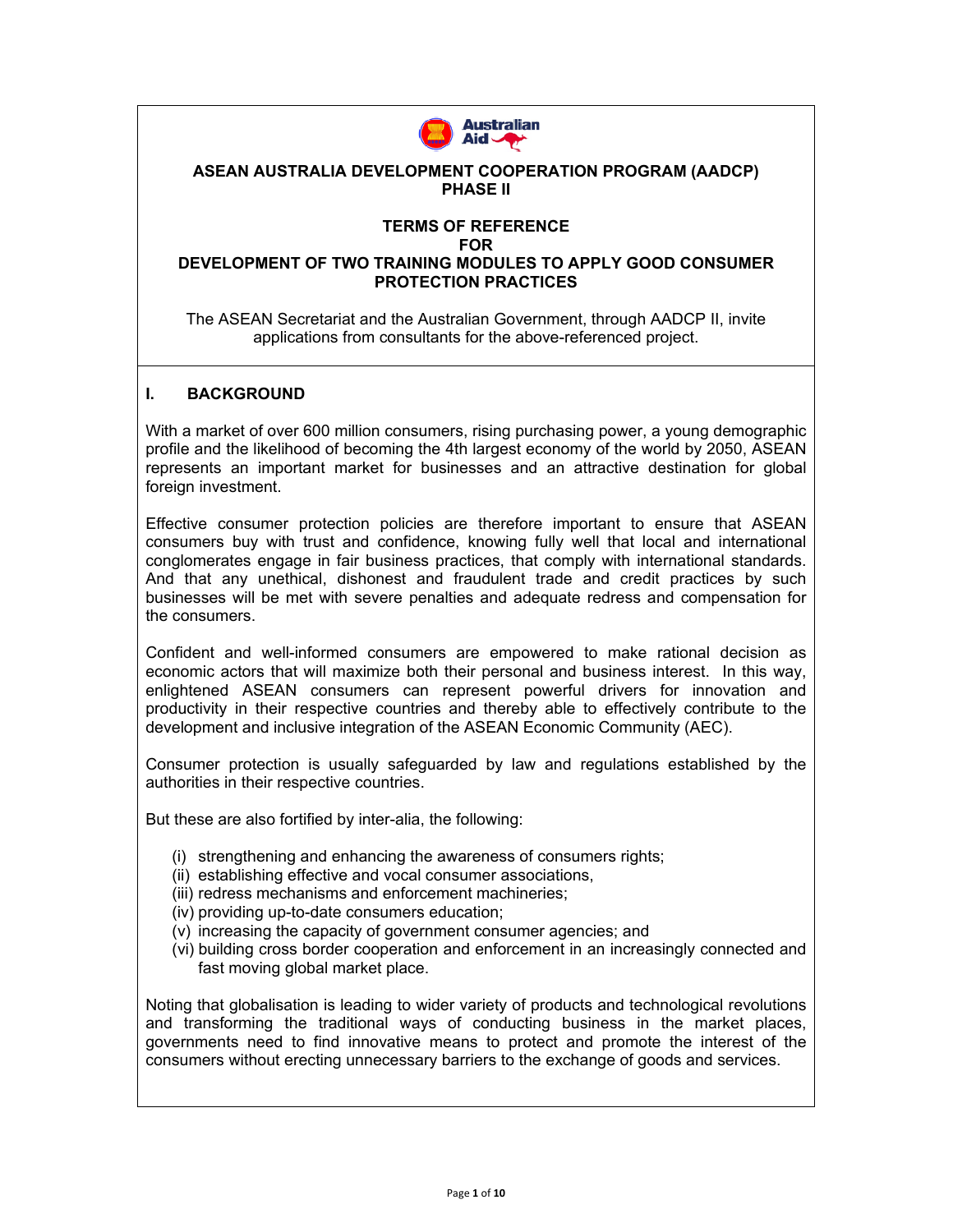The COVID-19 pandemic has also shown how small, interconnected and inter-dependent the world is today. In a matter of months, the global supply chains were disrupted and the global trading systems were put under stress. The consequences to the economy, public health, employment and consumer rights cannot be understated.

Consumer protection is therefore recognized under the AEC Blueprint 2025, to play a critical role in developing "a competitive, innovative and dynamic ASEAN". Consumer protection is also important as it helps to build a people oriented AEC, which places paramount importance to the interests and welfare of consumers in the economic integration of the region.

The strategic measures listed in the Blueprint formed the basis for the following four strategic goals of the ASEAN Strategic Action Plan for Consumer Protection (ASAPCP) 2025. Its outcomes and deliverables are to be implemented by the ASEAN Committee on Consumer Protection (ACCP) according to the Implementation Schedule:

#### STRATEGIC GOALS OF THE ASAPCP 2025

- 1. A Common *ASEAN Consumer Protection Framework* is Established;
- 2. A High Common Level of Consumer Empowerment and Protection is Ensured;
- 3. High Consumer Confidence in the AEC and Cross-border Commercial Transactions is Instituted; and
- 4. Consumer Concerns in all ASEAN Policies are Integrated.

The *ASEAN consumer protection framework* provides for a high-level consumer protection regime to meet the evolving consumer landscape in ASEAN. It envisages improved capacity to respond to new and emerging challenges and opportunities facing ASEAN, enabling governments to find innovative ways to protect and promote the interest of consumers amidst growth in cross border trade, e-commerce and other new trading methods resulting from globalisation and technological advancement.

The framework is expected to result in common underlying principles towards a coherent regulatory environment, and stronger institutional structures and capacities required to implement and enforce policies and regulations in each ASEAN Member State (AMS) and across the region.

A common consumer protection framework thus requires strengthened institutional capacities to ensure that the goal (i.e. Strategic Goal No. 1) is met. AMS face the following institutional capacities challenges at varying degrees and depending on their existing developmental stages:

- (i) inadequate number of staff available for proper enforcement of their consumer protection laws; and
- (ii) lack of trained and qualified personnel or ability to provide training to employed personnel.

Recognising that AMS may differ in terms of quality of standards of practice, regulatory environment and its institutional capacities, the project is formulated and developed for the purpose of inter-alia, to help narrow these gaps through capacity development.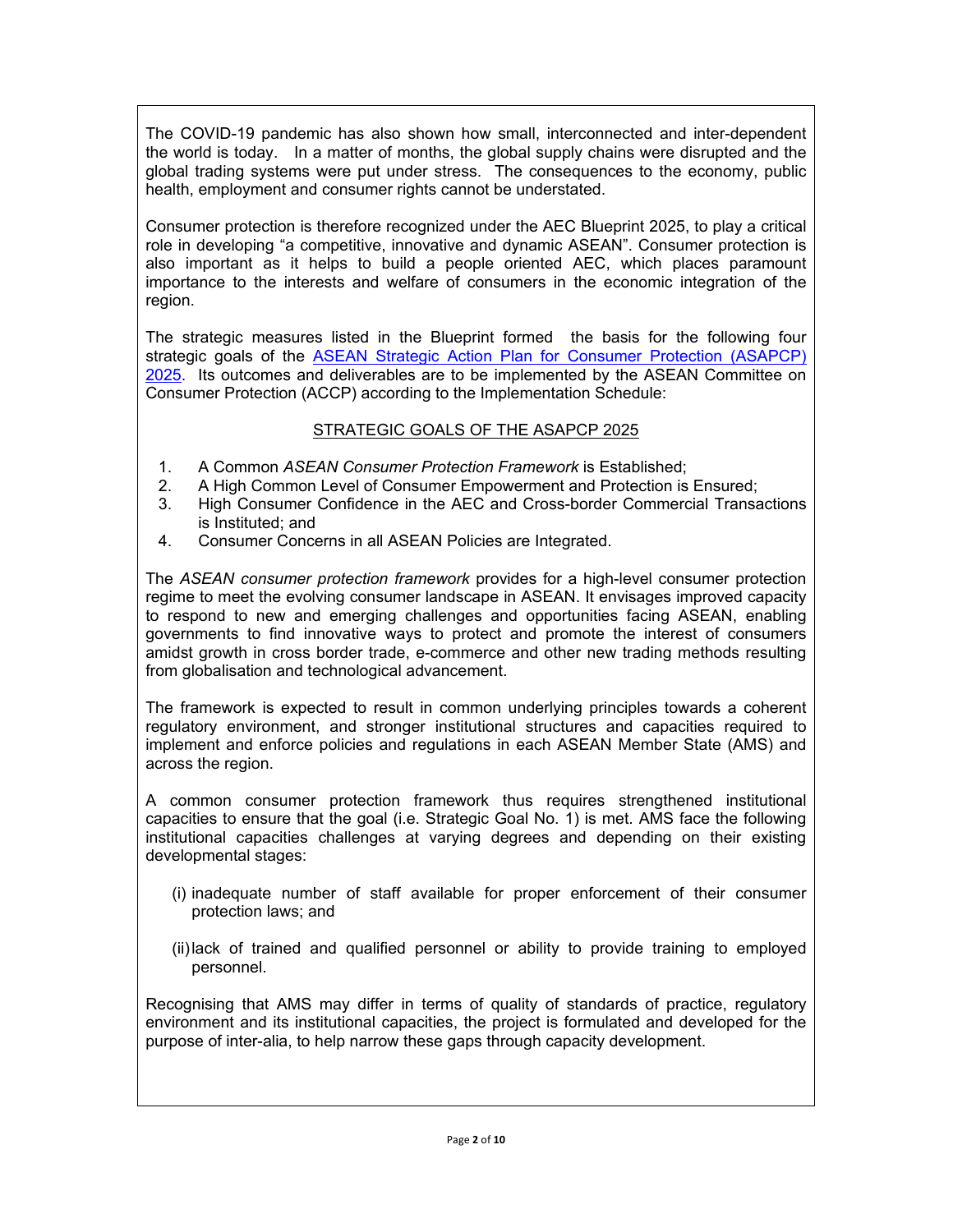This need for capacity development have been long recognised. It was included in the ASAPCP 2025 and discussed in more detail in the ASEAN Capacity Building Roadmap for Consumer Protection 2019-2025 (Roadmap 2025) which was prepared last year through AADCP II support. Roadmap 2025 identified 10 key capacity building needs and a number of capacity building tools that corresponds to those needs. One of the areas is consumer law enforcement. Deceptive and unfair practices and irregularities in the market requires governments to intervene to safeguard the interests of consumers by upholding their rights through various measures such as consumer protection laws. The Roadmap underscored the need for consumer agencies to have the capacity to enforce laws, specifically:

- Enforcing the law to secure maximum levels of compliance;
- Developing specific investigation and enforcement capacities;
- Skills for successful investigations;
- Collaborating with other national agencies on enforcement;
- Developing the capacity of consumers and businesses to gain compliance; and
- Cross border enforcement collaboration.

The ASEAN Secretariat is seeking the services of Consultant(s) to develop two training modules on topics related to consumer law enforcement. Topics include:

- 1. Data Privacy; and
- 2. Advertising and Marketing.

#### II. **NEEDS AND OBJECTIVES**

This project aims to provide consumer protection agencies, as well as other government institutions/ agencies with consumer protection responsibilities, with the knowledge and skills required for them to create and implement policies that enables effective consumer law enforcement.

It will prepare two training modules, comprising a set of instructional materials and tools, for use by consumer protection agencies and agencies with consumer protection responsibilities in training and/or enhancing the existing capacities of their staff. It is envisaged that the modules will be used by trainers with more than 5-year experience to train the intended learners, which are personnel with 2-5 years functional experience dealing with consumer protection issues with identified needs to improve their professional competence. These would include staff rendering front line services involving public relations, consumer assistance and complaints management.

These new modules, once completed, will be validated and tested through a workshop or Train the Trainers (ToT). The ToT will be attended by relevant government officials with sufficient knowledge and experience to help refine the modules prior to their finalization. For future replication of the training at the national level, there is an intention to tap some participants of the ToT as potential trainers in their respective agencies. Most of them may not have teaching/training experience, which should be taken into consideration in the development of the modules.

## **III. OUTPUTS**

The outputs of this project will comprise of two training modules, each includes the following:

i) Streamlined training manuals and PPT slides inclusive of study guides with questions;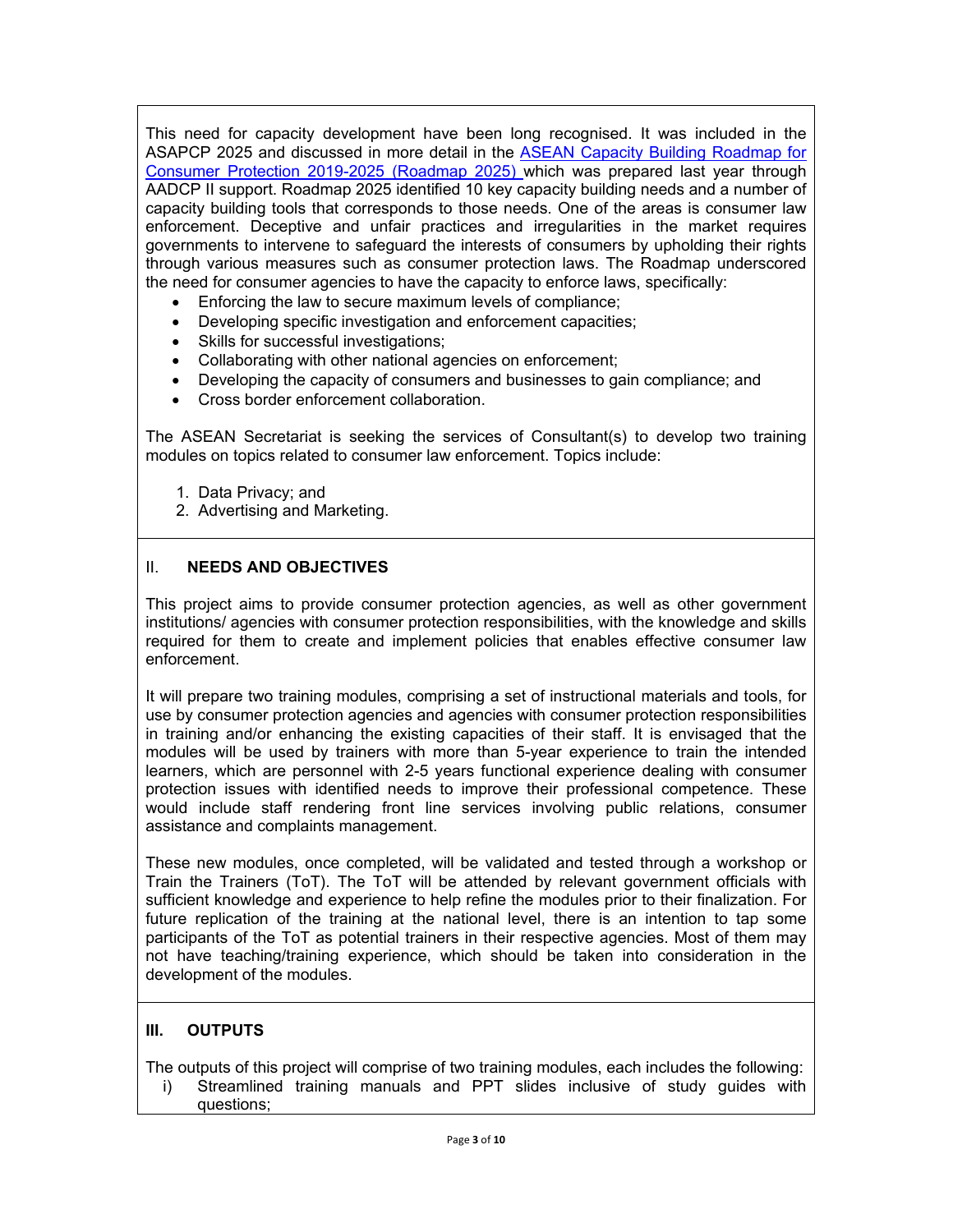ii) Trainers guides/instructors manuals with suggested exercises and corresponding session plans.

Reference could be made to the teaching modules developed through the Strengthening Technical Competency on Consumer Protection in ASEAN" project implemented in 2014- 2015 and the corresponding teaching manuals produced in 2018, which covered the following topics:

- (i) consumer credit and banking modules and teaching manuals;
- (ii) environment modules and teaching manuals;
- (iii) professional services modules and teaching manuals;
- (iv) healthcare services modules and teaching manuals;
- (v) phones, internet services and e-commerce modules and teaching manuals; and
- (vi) product safety and labelling modules and teaching manuals.

Details on the Roadmap 2025 and the training materials stated above can be found within the ASEAN Consumer website at https://aseanconsumer.org/publication. However, recommendations on the development of other more user friendly models is encouraged. The proposed teaching/ training models should be outlined in the applicant's applications.

The Consultant(s) will be responsible for the:

- (1) training needs assessment on two topics of the modules identified by the AMS;
- (2) Preparation of a training structure and content of each module taking into account the goals and objectives identified from the assessment as well as the intended participants. The course content will be delivered through short lectures, group discussions, group presentations, case studies, role-play, simulation and skill practices during the training. It would be preferable to consider options for both delivering the training offline (face-to-face) and online (virtually).
- (3) Review of the draft training manuals to ensure their consistency and smooth flow of the contents;
- (4) Separation of the contents into logical components or training modules and design of a series of instructional materials in the form of presentation slides and training manual, including training session plans with indicative time that needs to be allocated for each concept/sections of the modules. It is important to ensure that the modules and instructional materials may be used by inexperience trainers; and
- (5) Development of evaluation forms including questions regarding relevance and effectiveness of training materials, whether the material covered the professional needs of the participants.

The teaching/learning tools should be user-friendly and include coloured and graphical illustrations, illustrative examples, list of activities, exercises and guided questions that can be used by trainers.

The consultant must design and format the materials in a manner that is visually appealing, clear and consistent (e.g., with illustrations and graphical representations). These should be easy to read and understand as English is not the primary language of all AMS participants.

It is expected that AMS will subsequently translate these tools into local languages, where appropriate and use them for their national consumer protection advocacy and education programs.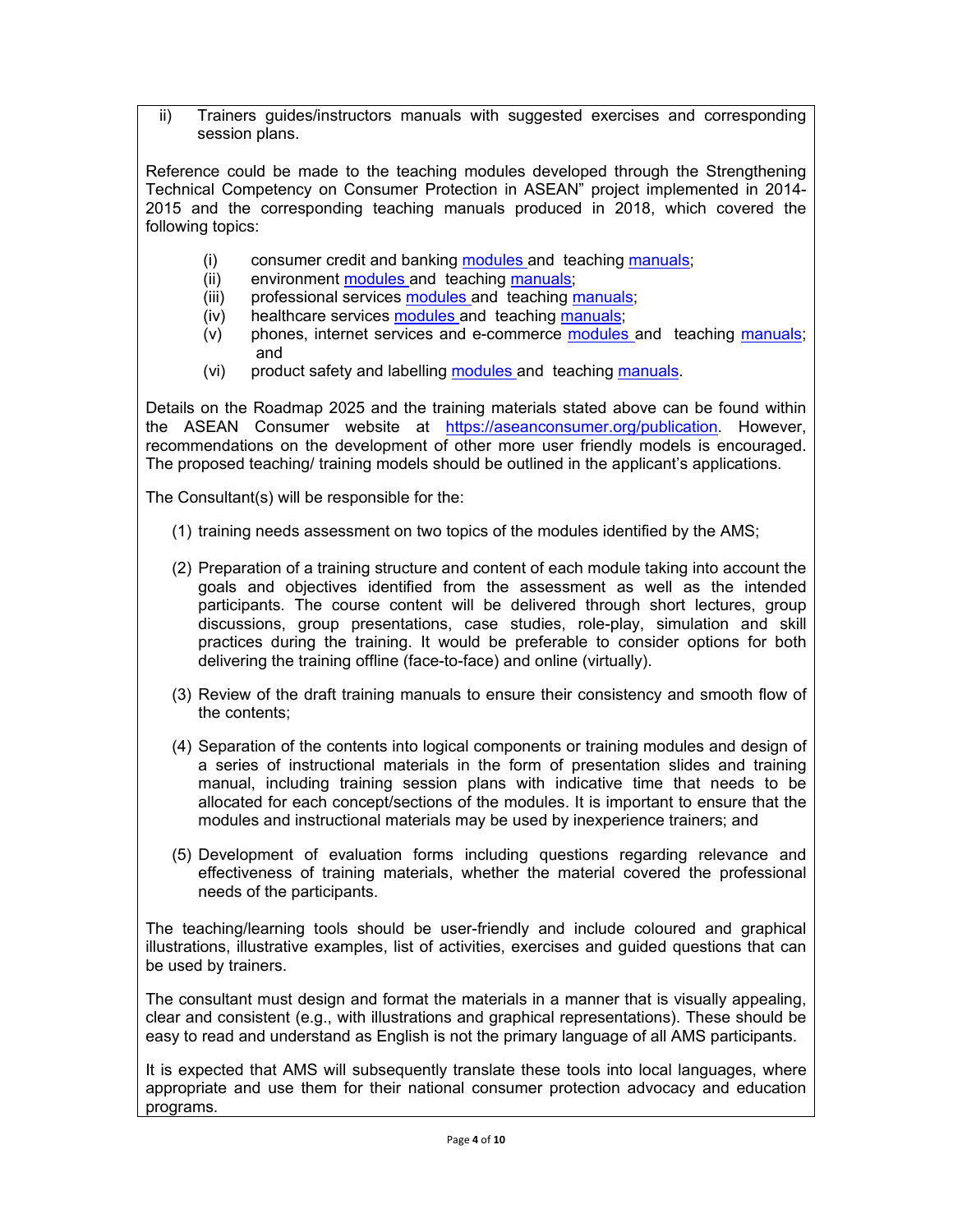In addition, these reports will be required:

- i) Project Inception Report
- ii) Consultation with AMS Report
- iii) Validation Workshop (ToT) Report<br>iv) Project Completion Report.
- Project Completion Report.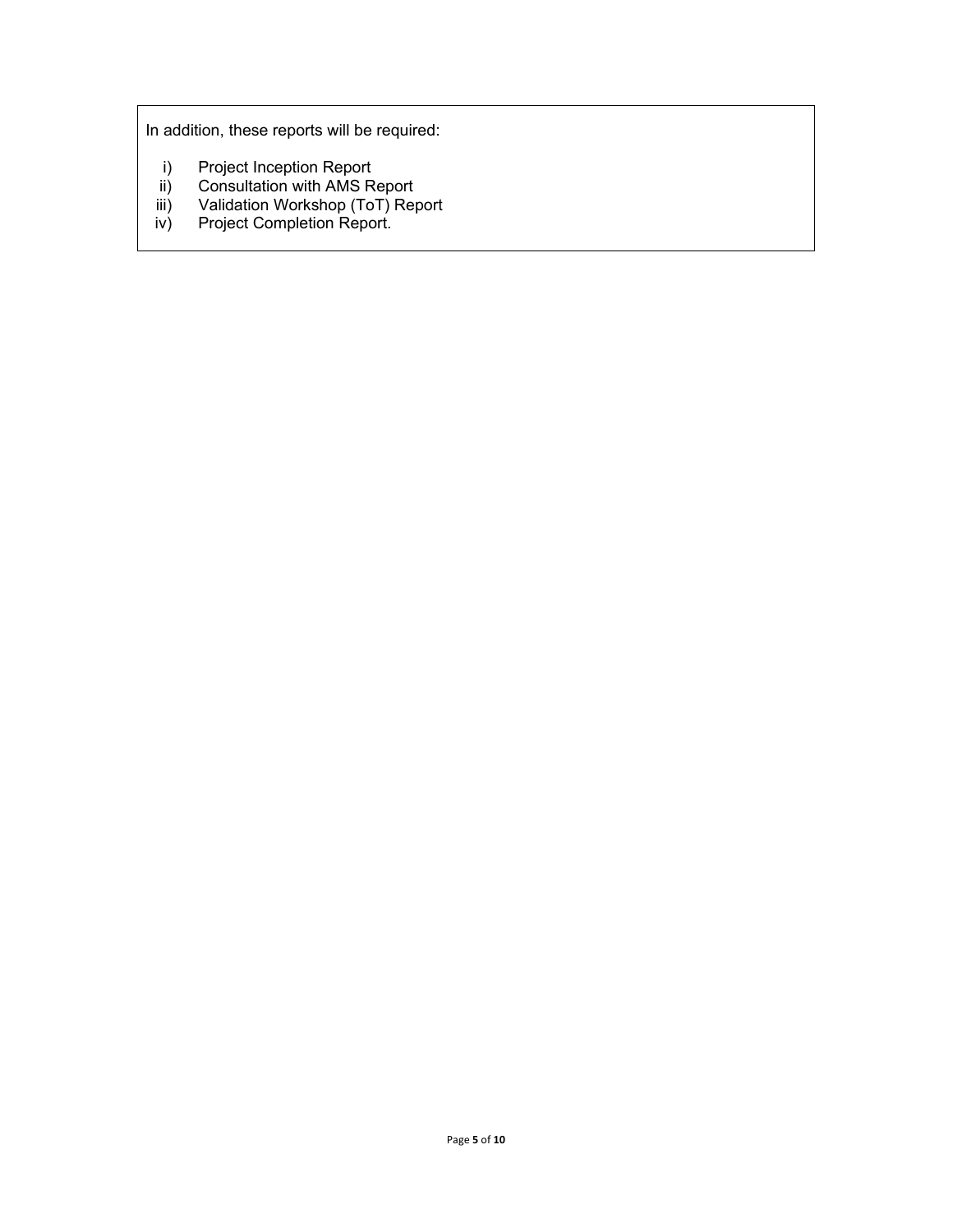# **IV. Tasks/Activities**

The following activities will need to be undertaken and completed to the satisfaction of the ASEAN Secretariat (ASEC) and AADCP II to achieve the outputs presented above. The bidder should provide details on its approach to each activity in its bid and is free to recommend additional activities.

|                | <b>Deliverable</b>                                                                                   | <b>Activity</b>                                                                                                                                                                                                                                                                                                                                                                                                                                                                                | Person working days | <b>Completion</b><br><b>Date</b>            | Person(s)<br>responsible                             |
|----------------|------------------------------------------------------------------------------------------------------|------------------------------------------------------------------------------------------------------------------------------------------------------------------------------------------------------------------------------------------------------------------------------------------------------------------------------------------------------------------------------------------------------------------------------------------------------------------------------------------------|---------------------|---------------------------------------------|------------------------------------------------------|
| 1              | Inception<br><b>Report</b>                                                                           | Preparation of Inception Report including:<br>Online consultation with AMS to identify<br>specific training needs, objectives and<br>intended participants<br>Development of the overall approach<br>for the delivery of the expected outputs<br>consultation method<br>training structure<br>outline and format of the training<br>modules with specific recommendations<br>for each module when appropriate<br>Circulation and revision of the Inception Report<br>based on feedback, if any | 5 working days      | 1 weeks after<br>signing of SSA<br>(Week 1) | Consultants with<br>inputs from ASEC<br>and AADCP II |
|                |                                                                                                      | Approval of Inception Report by ACCP/ASEC of the Inception Report (3 working weeks)                                                                                                                                                                                                                                                                                                                                                                                                            |                     |                                             |                                                      |
| $\overline{2}$ | Draft Teaching /<br>Learning<br><b>Modules and</b><br><b>Validation</b><br>Workshop<br><b>Report</b> | Desk research, interview with AMS on the two<br>identified topics of the training modules<br>Prepare and finalise consultation report.                                                                                                                                                                                                                                                                                                                                                         | 100 working days    | Week 6                                      | Consultants with<br>inputs from ASEC<br>and AADCP II |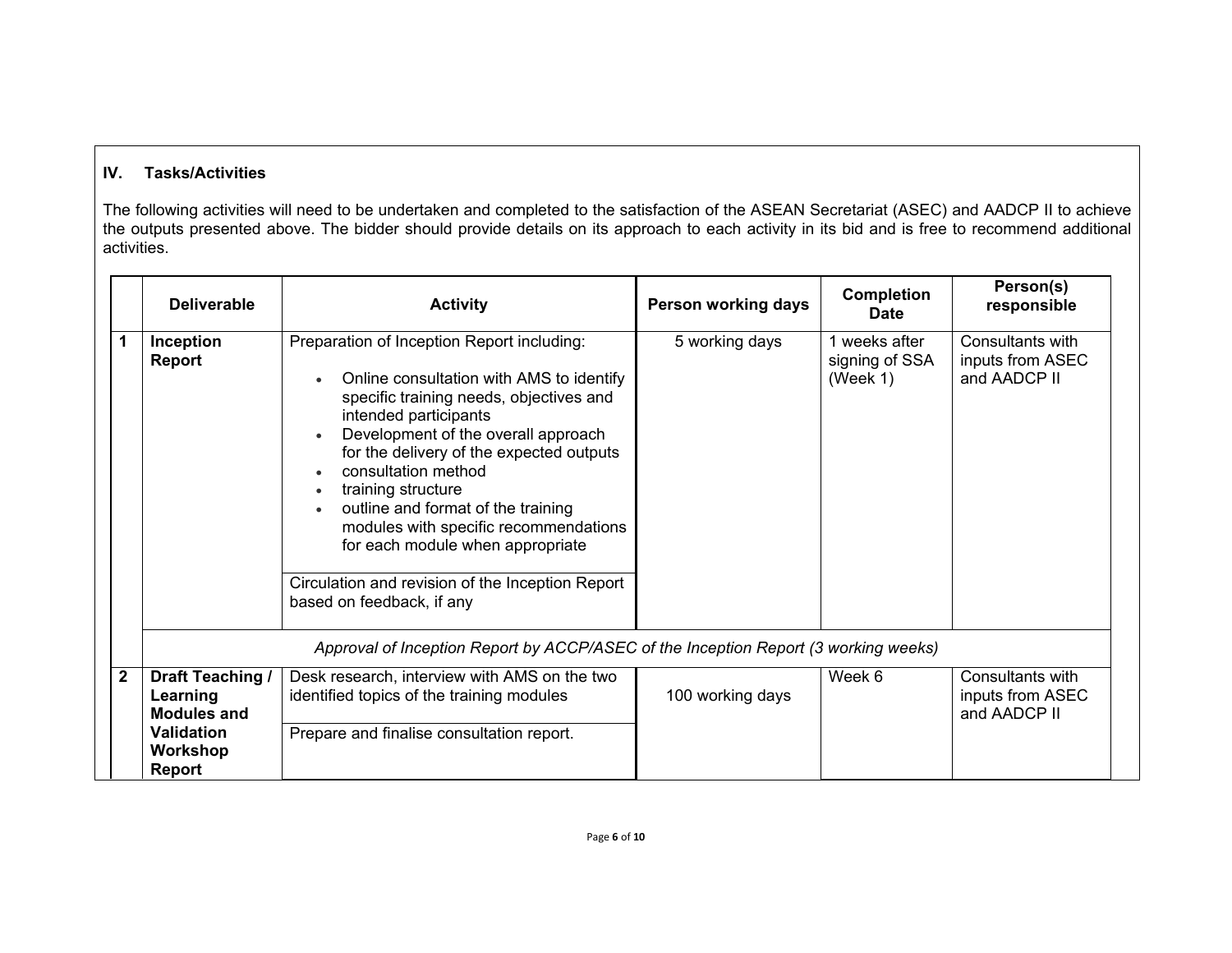|   | Draft Teaching /                                                                                                                                                 | Drafting of the teaching/learning materials       |                    | Week 12 | Consultants      |  |
|---|------------------------------------------------------------------------------------------------------------------------------------------------------------------|---------------------------------------------------|--------------------|---------|------------------|--|
|   | Learning                                                                                                                                                         | (simplified technical manuals and PPT with        |                    |         |                  |  |
|   | <b>Modules and</b>                                                                                                                                               | study guides and trainers/instructors manuals     |                    |         |                  |  |
|   | <b>Validation</b>                                                                                                                                                | with session plans and exercises)                 |                    |         |                  |  |
|   | Workshop                                                                                                                                                         |                                                   |                    |         |                  |  |
|   | <b>Report</b>                                                                                                                                                    | Circulation of the draft materials to ACCP,       |                    | Week 14 | ACCP, ASEC,      |  |
|   | (Cont <sub>d</sub> )                                                                                                                                             | ASEC and AADCP II including review of the         |                    |         | AADCP II and     |  |
|   |                                                                                                                                                                  | modules by the original technical writers         |                    |         | original module  |  |
|   |                                                                                                                                                                  |                                                   |                    |         | writers          |  |
|   |                                                                                                                                                                  | Revision of the draft materials based on          |                    | Week 16 | Consultants      |  |
|   |                                                                                                                                                                  | feedback received                                 |                    |         |                  |  |
|   |                                                                                                                                                                  |                                                   |                    |         |                  |  |
|   |                                                                                                                                                                  | Testing the teaching modules via a validation     |                    | Week 18 | Consultants with |  |
|   |                                                                                                                                                                  | workshop or a TOT                                 |                    |         | support from     |  |
|   |                                                                                                                                                                  |                                                   |                    |         | ACCP, ASEC and   |  |
|   |                                                                                                                                                                  |                                                   |                    |         | <b>AADCP II</b>  |  |
|   |                                                                                                                                                                  | Preparation and submission of the Validation      |                    | Week 20 | Consultants      |  |
|   |                                                                                                                                                                  | <b>Workshop Report</b>                            |                    |         |                  |  |
|   |                                                                                                                                                                  |                                                   |                    |         |                  |  |
|   | Approval of Final Consultation Report, Draft Teaching / Learning Modules and Validation Workshop Report<br>by ACCP/ASEC of the Workshop Report (3 working weeks) |                                                   |                    |         |                  |  |
| 3 | <b>Final</b>                                                                                                                                                     | Finalisation of the two sets of teaching/learning | 6 working days set | Week 24 | Consultants      |  |
|   | <b>Teaching/Learni</b>                                                                                                                                           | materials                                         |                    |         |                  |  |
|   | ng Modules and                                                                                                                                                   |                                                   |                    |         |                  |  |
|   | Project                                                                                                                                                          | Preparation, circulation and revision (if needed) | 1 working day      | Week 25 | Consultants with |  |
|   | <b>Completion</b>                                                                                                                                                | of the Project Completion Report                  |                    |         | inputs from ASEC |  |
|   | <b>Report</b>                                                                                                                                                    |                                                   |                    |         | and AADCP II     |  |
|   |                                                                                                                                                                  |                                                   |                    |         |                  |  |
|   | Approval of Final Teaching/Learning Modules and Project Completion Report by the ACCP/ASEC (2 working weeks)                                                     |                                                   |                    |         |                  |  |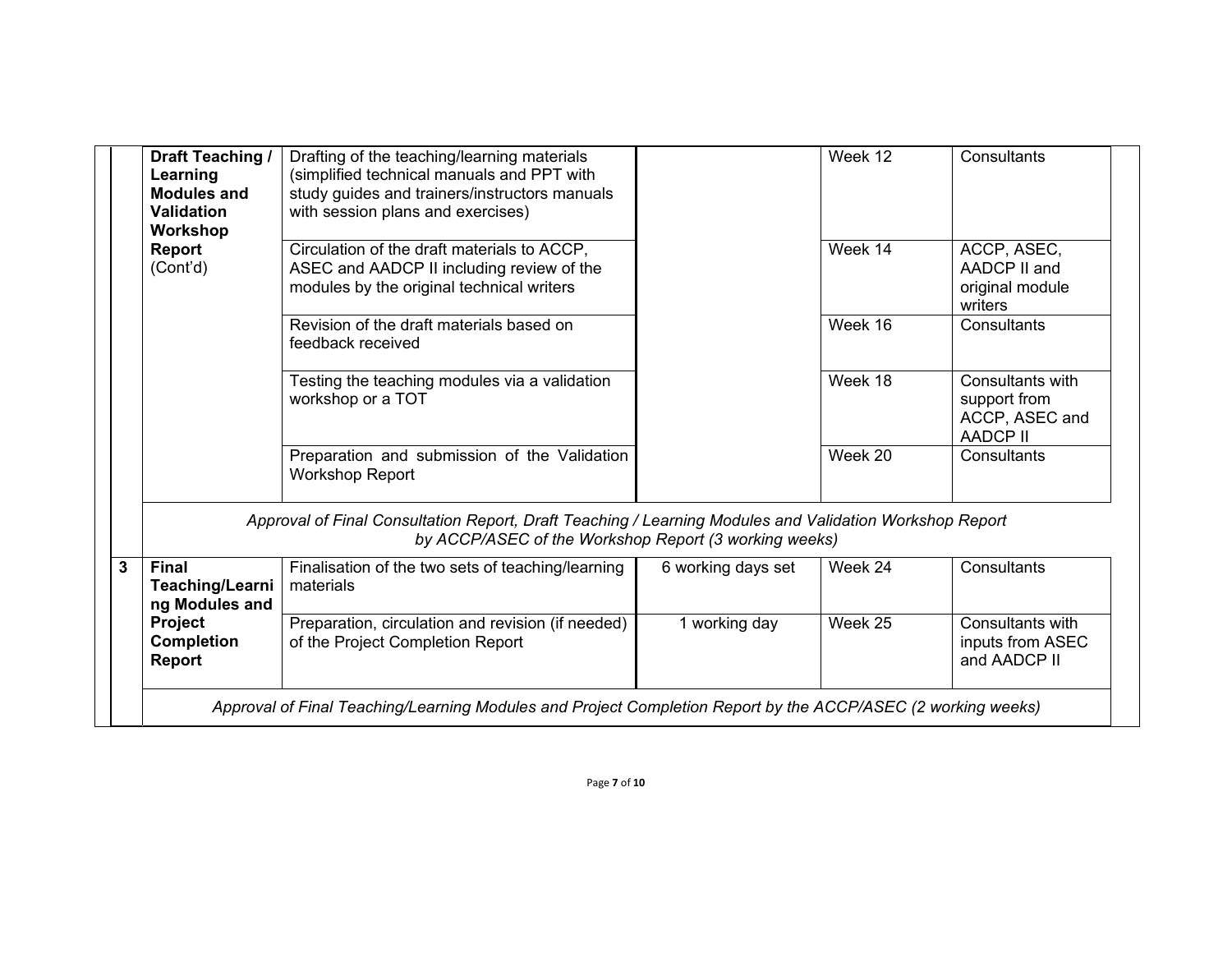## **V. REPORTING**

The consultant is expected to produce reports in accordance with Section III and IV above. The timing of delivery is indicative and can be adjusted when the consultant's work plan is developed, subject to mutual agreement.

| NO.          | <b>REPORTS</b>                                                                                                                                                                                                                                                                                                     | <b>TARGET DELIVERY DATE</b>                             |
|--------------|--------------------------------------------------------------------------------------------------------------------------------------------------------------------------------------------------------------------------------------------------------------------------------------------------------------------|---------------------------------------------------------|
| $\mathbf{1}$ | <b>Inception Report</b>                                                                                                                                                                                                                                                                                            | 1 weeks after contract signing                          |
|              | This would detail the consultant's approach to<br>the project and provide a detailed work plan.                                                                                                                                                                                                                    |                                                         |
| 2            | <b>Consultation Report</b>                                                                                                                                                                                                                                                                                         | 1 week after researching,<br>conducting interviews with |
|              | Detailing the selected two module topics and<br>reasons why they were chosen                                                                                                                                                                                                                                       | <b>AMS</b>                                              |
| 3            | <b>Workshop Report</b>                                                                                                                                                                                                                                                                                             | 2 weeks after the conduct of<br>the workshop            |
|              | In-line with the various outputs, which would be<br>presented in a validation, a corresponding<br>workshop report would be prepared.                                                                                                                                                                               |                                                         |
| 4            | <b>Project Completion Report</b>                                                                                                                                                                                                                                                                                   | 1 week after delivery of all<br>outputs                 |
|              | The Project Completion Report will establish a<br>record of the project achievements against the<br>project's original intended purpose and outputs.<br>It is intended to assist in assessing impact,<br>draw out conclusions and lessons learned that<br>may be valuable in designing new related<br>initiatives. |                                                         |

All reports will be submitted based on AADCP II Guidelines for Contractors in draft format to ASEC Competition, Consumer Protection and Intellectual Property Rights Division (CCPID) (with a copy to AADCP II) and, following ASEC approval, in final form. All outputs and reports must be suitable for publication, although the decision on publication lies with the ASEAN.

The contractor will also provide regular (weekly, bi-monthly or as agreed with ASEC) summation of activities undertaken and issues that have arisen. These will be submitted to CCPID and AADCP II via email.

Financial reports will be submitted at invoicing in line with a payment schedule to be specified in the Special Services Agreement (SSA).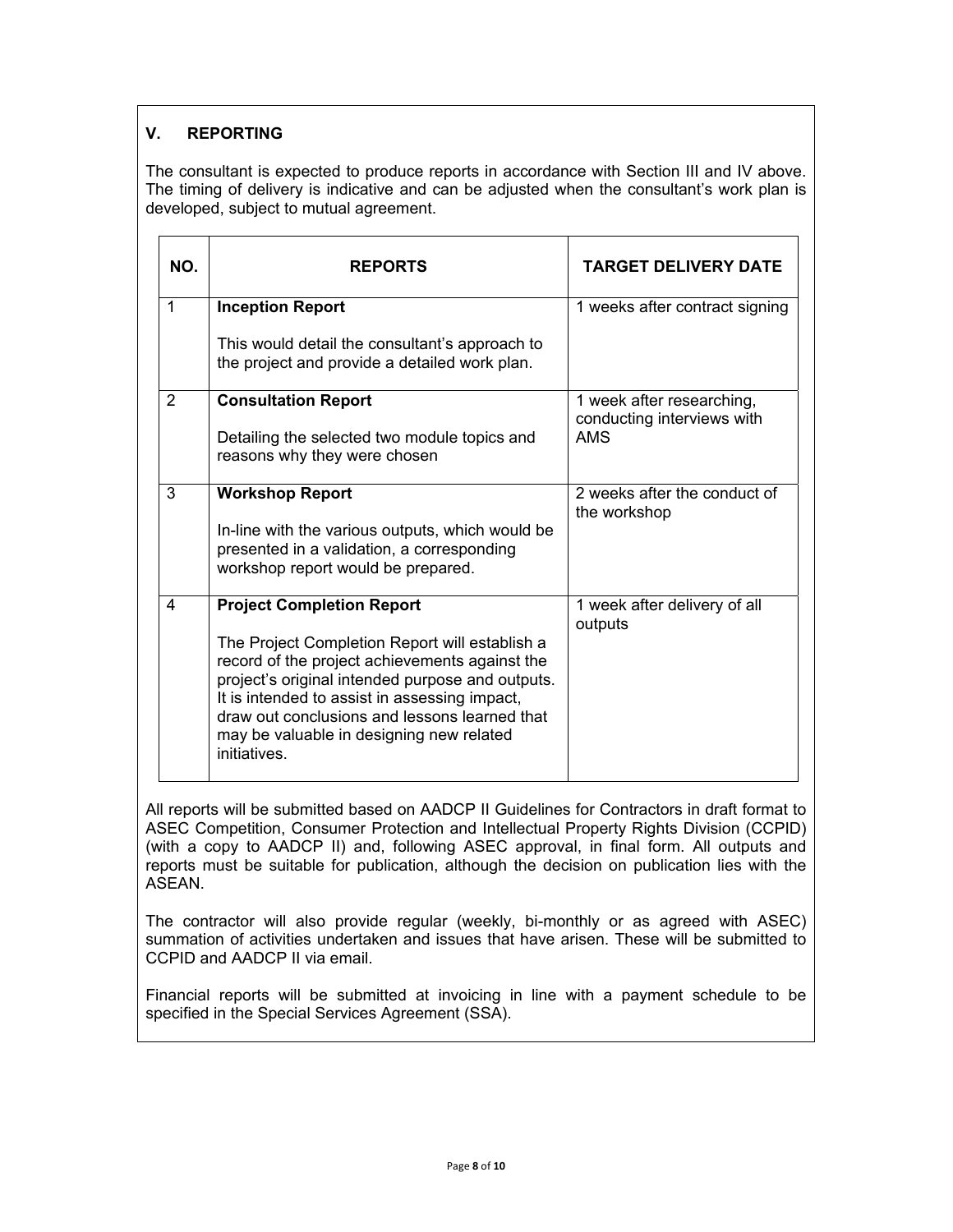## **VI. PROJECT MANAGEMENT**

The project will be funded by AADCP II and managed by CCPID, ASEC. The consultant should be responsible for organising and conducting the scheduled activities in collaboration with the host countries and ASEC.

## **VII. SCOPE OF SERVICES**

The consultancy will be undertaken over a **continuous effective period of** *five and a half*  **calendar months** with at least **112 person days** of professional services. Work will commence immediately after contract signing.

## **VIII. QUALIFICATIONS**

Entities, including firms and consortiums, are invited to bid for this project. In its proposal, the bidder should demonstrate:

- *(i) Extensive experience in consumer rights, enforcement of consumer laws, and consumer demands for safe and sustainable consumption practices as well as current and emerging consumer concerns and related issues, preferably in ASEAN context;*
- *(ii) Extensive experience in curriculum development, instructional systems design, knowledge management and capacity building;*
- *(iii) Skilled in facilitating discussion and/ or conducting training needs assessment in government agencies;*
- *(iv) Skilled in developing practical and user-friendly training materials and tools for different target groups;*
- *(v) Proven experience in developing graphical presentations or infographics; and*
- *(vi) Thorough understanding and good knowledge of IEC approaches, training methods/tools applicable for various consumer groups.*

A thorough understanding of ASEAN, ASEC and AADCP II procedures will be considered of added value.

## **IX. BIDDING**

Interested consulting firms are invited to submit a proposal in response to these Terms of Reference. This proposal should be in two parts: **Technical** and **Financial components**.

The **Technical component** should present the following information:

- A brief discussion indicating the bidder's understanding of the needs of the project;
- A brief analysis of key issues;
- A methodological discussion of how the bidder proposes to address those needs including assessment of key issues, analytical strategies that will underlie the project, specific techniques to be utilised, and practical discussion of possible limitations in carrying out the project;
- A detailed work plan that specifies activities to be undertaken, expected outputs and deliverables, resources to be utilised and timing;
- Staffing and management plan: